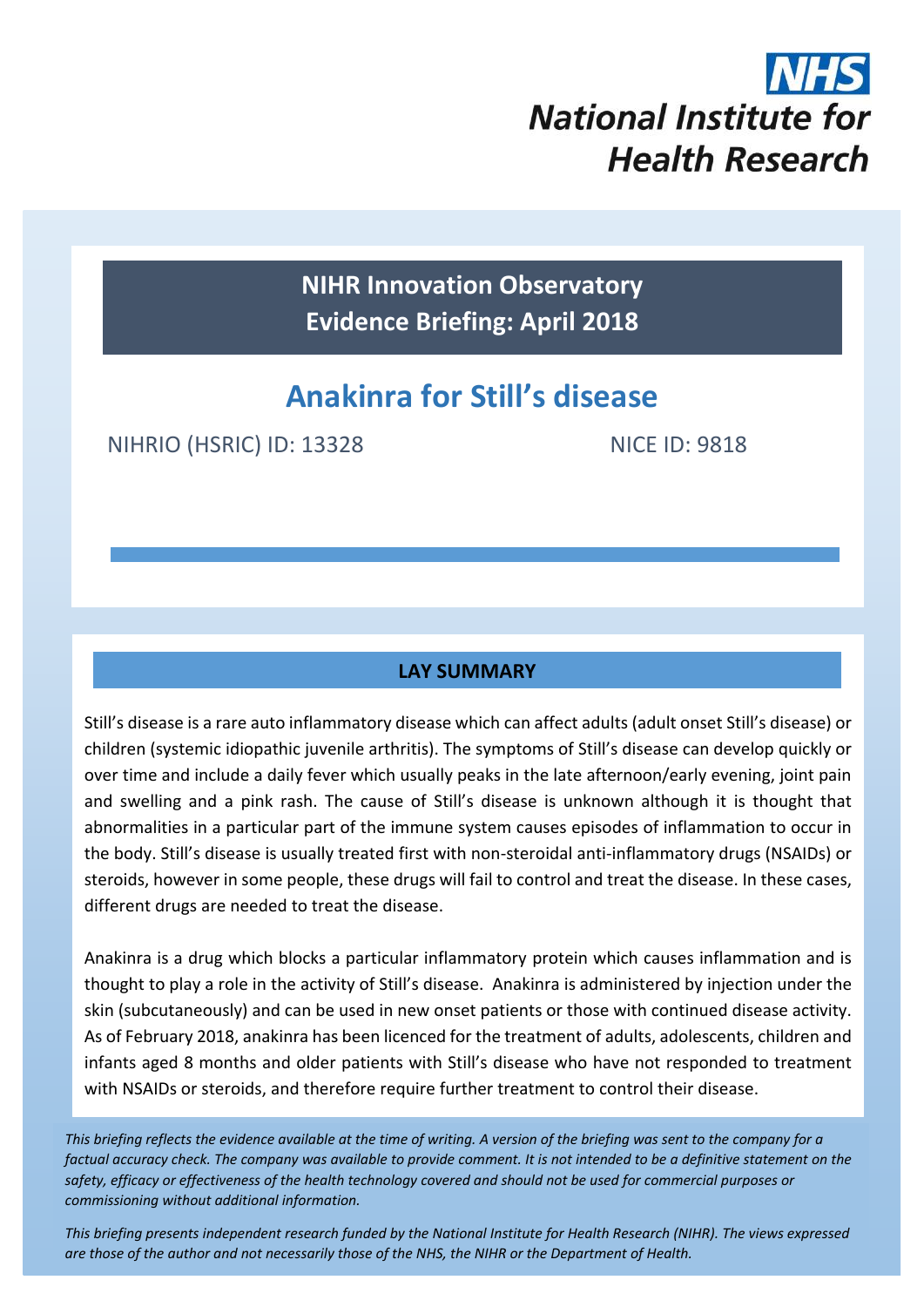#### **TARGET GROUP**

Stills disease - including Systemic Juvenile Idiopathic Arthritis and Adult-Onset Still's Disease (active systemic features of moderate to high disease activity or in patients with continued disease activity after treatment with NSAIDs or glucocorticoids, children over 8 months old and adults with a body weight of 10kg or above)

## **TECHNOLOGY**

## <span id="page-1-3"></span><span id="page-1-1"></span><span id="page-1-0"></span>**DESCRIPTION**

Anakinra (Kineret) is an immunosuppressant that neutralises the biologic activity of interleukin-1α (IL-1α) and interleukin-1β (IL-1β) by competitively inhibiting their binding to interleukin-1 type I receptor (IL-1RI). Interleukin-1 (IL-1) is a pivotal pro-inflammatory cytokine mediating many cellular responses including those important in synovial inflammation. Anakinra inhibits responses elicited by IL-1 in vitro, including the induction of nitric oxide and prostaglandin E2 and/or collagenase production by synovial cells, fibroblasts, and chondrocytes. $1$ 

The dose of anakinra used in the phase III trial (NCT03265132) was 2mg/kg/day (with a maximum of 100mg/day) or 4mg/kg/day (with a maximum of 200mg/day) by subcutaneous injection for 12 weeks.<sup>2</sup>

Anakinra is licenced for use in the EU as follows: <sup>3</sup>

- In adults for the treatment of the signs and symptoms of Rheumatoid Arthritis (RA) in combination with methotrexate, with an inadequate response to methotrexate alone
- In adults, adolescents, children and infants aged 8 months and older with a body weight of 10 kg or above for the treatment of Cryopyrin-Associated Periodic Syndromes (CAPS), including: Neonatal-Onset Multisystem Inflammatory Disease (NOMID) / Chronic Infantile Neurological, Cutaneous, Articular Syndrome (CINCA), Muckle-Wells Syndrome (MWS), Familial Cold Autoinflammatory Syndrome (FCAS)
- In adults, adolescents, children and infants aged 8 months and older with a body weight of 10 kg or above for the treatment of Still's disease, including Systemic Juvenile Idiopathic Arthritis (SJIA) and Adult-Onset Still's Disease (AOSD), with active systemic features of moderate to high disease activity, or in patients with continued disease activity after treatment with non-steroidal antiinflammatory drugs (NSAIDs) or glucocorticoids

The most common side effects of anakinra use (occurring in more than 1 in 10 patients) include: headache, injection site reactions and increased blood cholesterol.<sup>[1](#page-1-0)</sup>

Anakinra is currently in phase II trials for the treatment of acute gouty arthritis.<sup>4</sup>

#### <span id="page-1-2"></span>**INNOVATION and/or ADVANTAGES**

Licenced therapeutic options are required for the treatment of active still's disease (both Adult Onset Stills Disease (AOSD) and systemic juvenile idiopathic arthritis (SJIA)) who do not respond to Nonsteroidal anti-inflammatory drugs (NSAIDs) and corticosteroids. It is important that more treatment options are made available for refractory still's disease, as this disease has high levels of remission failure after treatment with NSAIDs (80% remission failure) and corticosteroids (40% remission failure). In addition, standard treatments have the potential to cause adverse events (AEs) in Still's disease patients, with 20% NSAIDs users experiencing AEs and 45% experiencing steroid dependency.<sup>5</sup>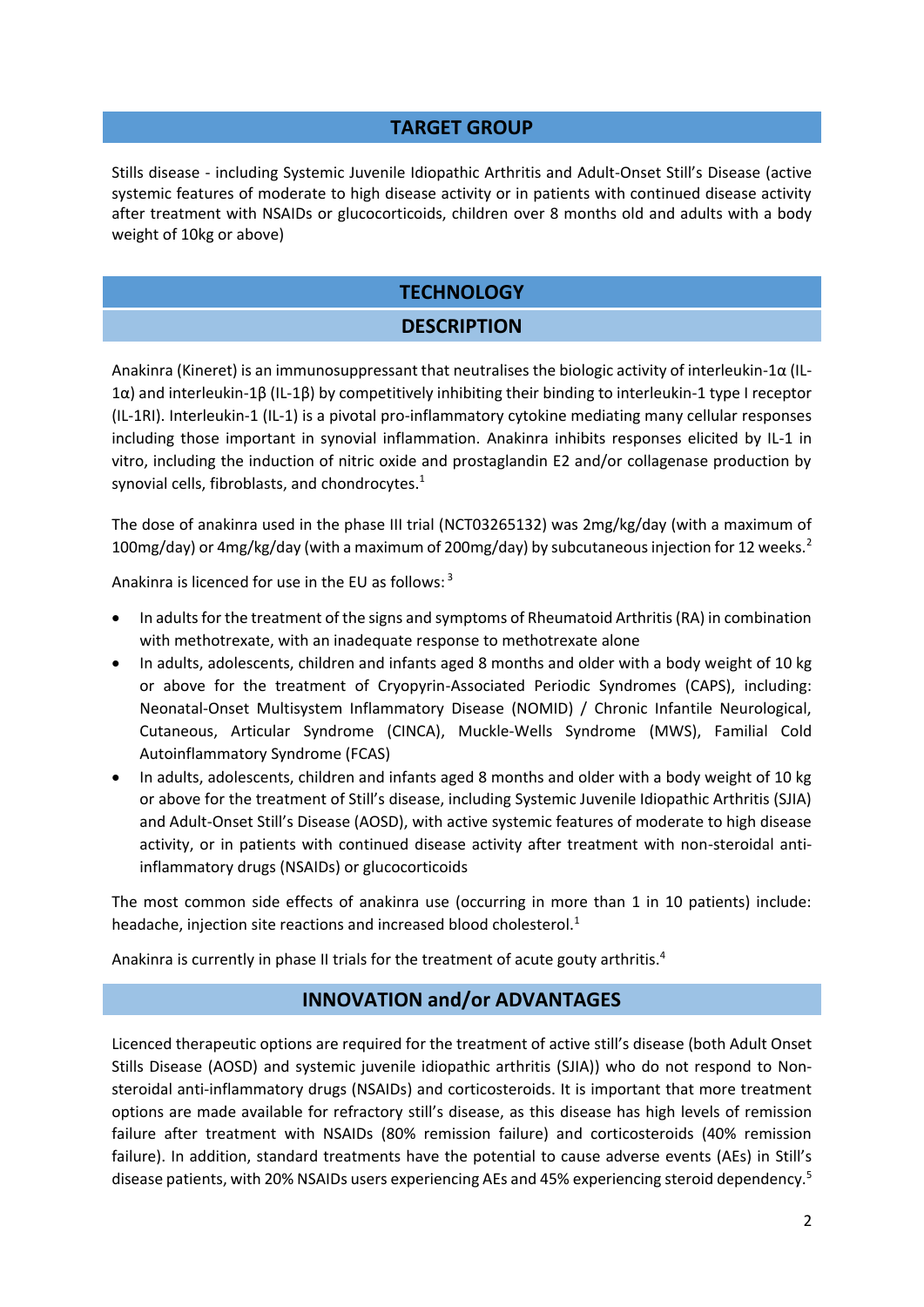Anakinra is one of two biological therapies (along with Canakinumab) licenced specifically for the treatment of Still's disease (both AOSD and SJIA) in patients who have disease refractory to NSAIDs or glucocorticoid treatment. Anakinra is the only biological therapy available for the treatment of Still's disease in children aged 8 months to 2 years old.<sup>[3,](#page-1-1) 6</sup>

#### <span id="page-2-4"></span>**DEVELOPER**

Swedish Orphan Biovitrum Ltd

#### **REGULATORY INFORMATION/ MARKETING PLANS**

Anakinra was designated US orphan drug status by the FDA in September 2015.<sup>7</sup>

The company received a positive CHMP (Committee for Medicinal Products for Human use) on 22 February 2018[.](#page-1-1)<sup>3</sup>

## **PATIENT GROUP**

#### <span id="page-2-3"></span><span id="page-2-2"></span><span id="page-2-1"></span><span id="page-2-0"></span>**BACKGROUND**

Adult Onset Still's Disease (AOSD) is a rare systemic inflammatory disorder which is the adult form of systemic juvenile idiopathic arthritis (SJIA), otherwise known as 'juvenile Still's disease'.<sup>8</sup> It is still contested whether AOSD and SJIA belong to the same continuum of disease, but evidence suggests they are the same disease.<sup>[5](#page-1-2)</sup> AOSD primarily affects young adults aged 16-35 years old while SJIA affects children below 16 years old, with onset usually between 3-5 years old.<sup>9, 10, 11</sup>

People with Still's disease will develop a combination of symptoms normally associated with systemic inflammatory disease, including a spiking fever greater than 39°C which usually peak in the late afternoon/early evening, joint pain and inflammation (commonly in the knees, wrists and ankles), muscle pain and a pink/salmon coloured rash (usually during the fever episodes and affecting the chest, thighs, arms, legs and face). In some cases there can be inflammation of the membrane surrounding the heart (pericarditis) or the heart muscle (myocarditis) and the membrane lining the chest cavity can also become inflamed causing fluid to accumulate around the lungs (pleural effusion). Signs and symptoms of AOSD are highly variable between individuals with episode of disease occurring at variable frequencies and durations.<sup>[8](#page-2-0)</sup> Based on which symptoms predominate, the disease activity and evolution, two different AOSD phenotypes have been described; a systemic form (characterised by an acute onset which is characterised by fever, weight loss and other systemic manifestations) and the arthritis predominant form (characterised by indolent onset and systems mainly affecting the joints). Within the systemic phenotype, the disease may be self-limiting (30% cases), intermittent (30% cases) or chronic (40%) in course. $^{12}$  $^{12}$  $^{12}$ 

The causes of Still's disease are unknown although it is believed to be an auto inflammatory syndrome in which abnormalities in the innate immune system cause recurrent inflammatory episodes (these are different to autoimmune diseases in which the adaptive immune system mistakenly attacks healthy tissue). It may be caused by an abnormal or exaggerated response to an infection or toxin. Cytokines, such as IL-1 which mediate cell responses to inflammation, may also play a role in Still's disease.[8](#page-2-0)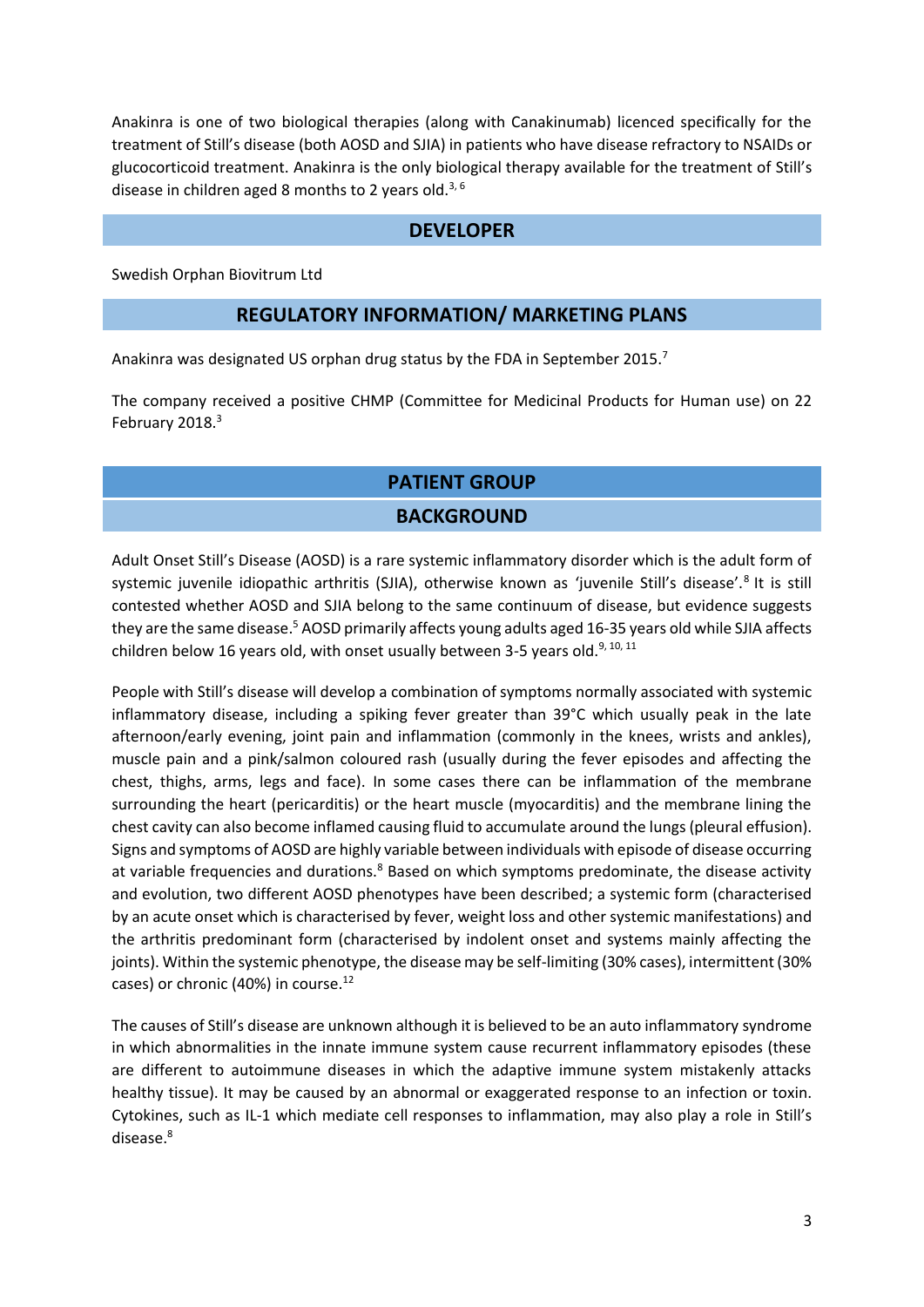It is difficult to diagnose Still's disease as there are no specific tests or laboratory findings which may differentiate it from similar disorders, therefore diagnosis is usually based on clinical evaluation, patient history, identification of characteristic findings, and exclusion of other possible disorders. However some blood tests may reveal characteristic changes associated with Still's disease such as: elevated white blood cells and/or platelets, low levels of red blood cells, elevated erythrocyte sedimentation rate and elevated ferritin levels.<sup>[8](#page-2-0)</sup> Potential differential diagnosis of AOSD include infections (e.g. endocarditis or occult infections), malignancies (e.g. lymphoma) or autoimmune diseases (e[.](#page-2-1)g. polyarteritis nodosa, vasculitis and polymyositis).<sup>9</sup> Potential differential diagnosis for SJIA include infections, connective tissue disease (e.g. lupus), acute leukaemia and other auto-inflammatory diseases.<sup>[10](#page-2-2)</sup>

In children (SJIA), the disease resolves before adulthood in approximately 50% of patients and in the remaining the arthritis will persist, with or without fever. Severe subsequent disease episodes are seen in 20% of SJIA cases which can result in delayed growth, bone and cartilage erosion with functional handicap and risk of osteopenia.<sup>[10](#page-2-2)</sup> SJIA can also lead to amyloidosis and macrophage activation syndrome which can be fatal if not recognised early and treated aggressively.<sup>[11](#page-2-3)</sup> Prognosis of AOSD is generally good once any life threatening manifestations (e.g. hemophagocytic lymphohistiocytosis) have been controlled, although some patients with chronic disease and major joint involvement may have a significantly altered quality of life.<sup>[9](#page-2-1)</sup>

#### <span id="page-3-0"></span>**CLINICAL NEED and BURDEN OF DISEASE**

AOSD is a rare disease with an estimated incidence of 1-2 per 1,000,000 and an estimated incidence of 55-110 cases per year in England. Prevalence of AOSD is estimated at 400-800 patients in England.<sup>12</sup> SJIA is also a rare disease which makes up approximately 10% JIA diagnoses. The estimated UK incidence of JIA is 0.1 per 1000 children per year (the equivalent to 1000 children diagnosed per year) which equates to a sJIA incidence rate of 0.1 per 10,000 children per year (equivalent to 100 children diagnosed per year). The estimated UK prevalence of JIA is 1 per 1000 children (the equivalent to 10,000 children affected by JIA at any time) which equates to a SJIA prevalence of 1 per 10,000 children (equivalent to 1000 children affected by SJIA at any time). <sup>[11](#page-2-3)</sup>

There are several life-threatening complications of AOSD which can cause distress, disability and mortality. Reactive Hemophagocytic Lymphohistiocytosis (RHL) (uncontrollable activation of the reticuloendothelial system leading to phagocytosis of haemopoietic cells by activated tissue macrophages) has an incidence of 12-17% in AOSD and has a 10-22% mortality rate. Myocarditis is an early life-threatening complication of AOSD but has a good prognosis when recognised and treated early, with a reported fatality rate of 4%. Other more rare complications of AOSD include disseminated intravascular coagulopathy (fewer than 10 reported cases), thrombotic thrombocytopenia purpura (about 10 reported cases) and diffuse alveolar haemorrhage[.](#page-1-2)<sup>5</sup>

In the UK in 2016-2017, there were 629 hospital admissions and 721 finished consultant episodes for Adult- Onset Still's Disease (ICD 10: M06.1) and 1,286 hospital admissions and 1,307 finished consultant episodes for Juvenile arthritis with systemic onset (ICD 10: M08.2).<sup>13</sup>

In the UK in 2016, there was 1 registered death due to AOSD (ICD10: M06.1) and 2 registered deaths due to SJIA (ICD10: M08.2).<sup>14</sup>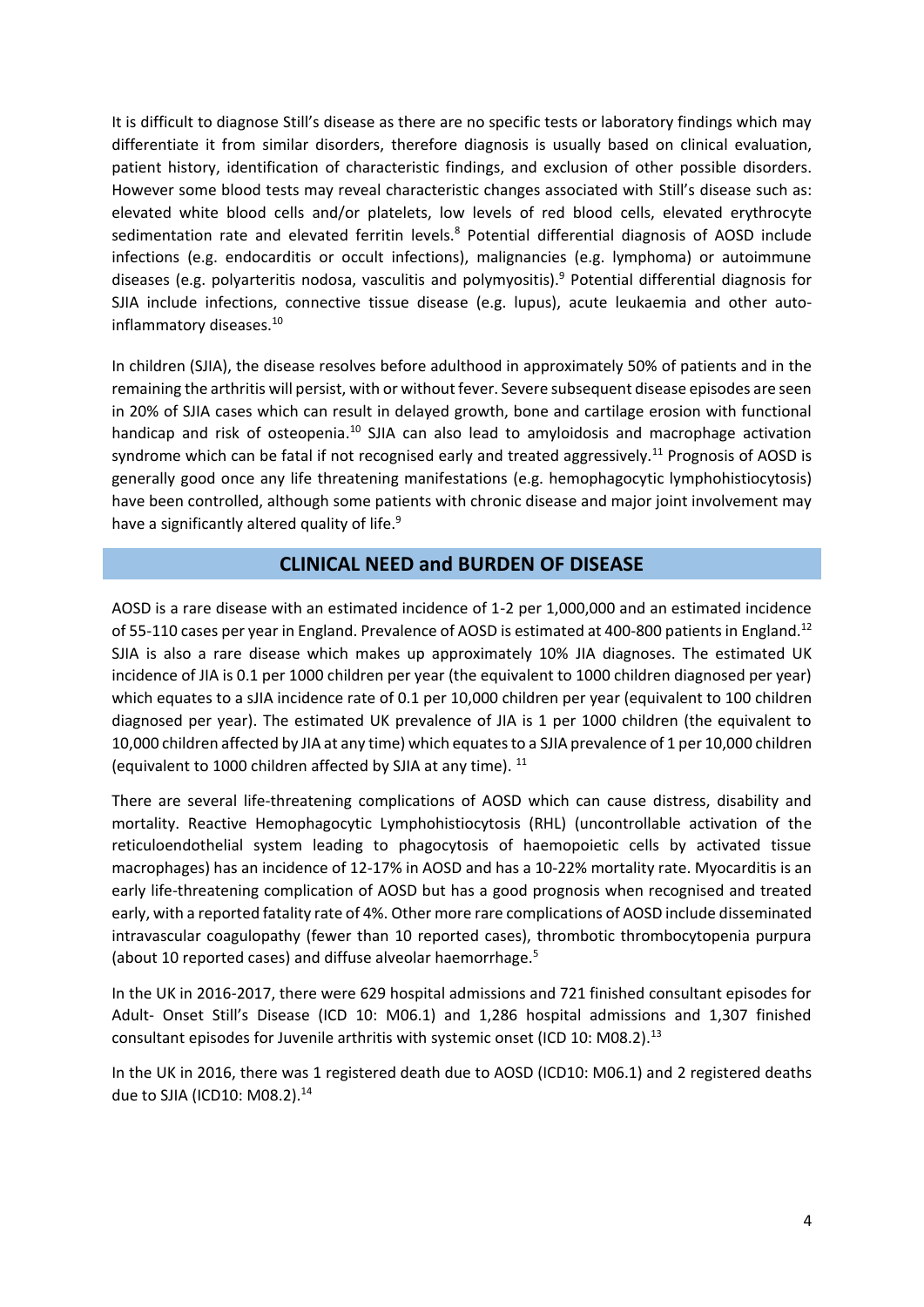## **PATIENT PATHWAY**

## **RELEVANT GUIDANCE**

#### **NICE GUIDANCE**

- NICE technology appraisal guidance in development. Juvenile idiopathic arthritis abatacept (ID27). Expected publication date TBC.
- NICE technology appraisal guidance in development. Juvenile idiopathic arthritis adalimumab (ID385). Expected publication date TBC.
- NICE technology appraisal guidance. Abatacept, adalimumab, etanercept and tocilizumab for treating juvenile idiopathic arthritis (TA373). December 2015.
- NICE technology appraisal guidance. Tocilizumab for the treatment of systemic juvenile idiopathic arthritis (TA238). December 2011.

## **NHS ENGLAND and POLICY GUIDANCE**

- NHS England. 2013/14 NHS Standard Contract Paediatric Medicine: Rheumatology. E03/S/b.
- NHS England. 2013/14 NHS Standard Contract for Severe Immunodeficiency and Related Disorders Service (Children). B04/S(HSS)/b.
- NHS England. Clinical Commissioning Policy Proposition: Anakinra/Tocilizumab for the treatment of Adult onset Still's Disease refractory to second line therapy (adults). NHS England 1609. First published TBC.
- NHS England. Interim Clinical Commissioning Policy Statement: Biologic Therapies for the treatment of Juvenile idiopathic Arthritis (JIA). NHS England E03/PS/a. January 2015.

## **OTHER GUIDANCE**

- National Rheumatoid Arthritis Society. A focus on Juvenile Idiopathic Arthritis. February 2014.<sup>15</sup>
- American College of Rheumatology. 2013 Update of the 2011 American College of Rheumatology Recommendations for the treatment of Juvenile Idiopathic Arthritis. October 2013.<sup>16</sup>
- British Society for Paediatric and Adolescent Rheumatology (BSPAR). Standards of care for children and young people with Juvenile Idiopathic Arthritis. January 2012.<sup>17</sup>

#### **CURRENT TREATMENT OPTIONS**

Many treatments have been tried in the treatment of Still's disease, however no single treatment has proved to be consistently effective in all cases. Therefore a variety of different drugs, alone and in combination, can be used to treat patients[.](#page-2-0)<sup>8</sup> The aim of treatment is to resolve the disease flare, induce clinical remission, normalise biochemical markers and improve quality of life.<sup>[12](#page-3-0)</sup> The treatment pathways for SJIA and AOSD are similar but not identical, as specified below.

First line treatment for ASOD and SJIA are NSAIDs, usually given to control symptoms before diagnosis; analgesics and corticosteroids are usually given after diagnosis is confirmed at a dose of 0.8-1 mg/day. [11,](#page-2-3) [12](#page-3-0)

Second line treatment, for those who fail to achieve remission after the above treatment or who are dependant of steroids for symptomatic control, may be given the disease-modifying anti-rheumatic drug (DMARD) methotrexate as well (at a dose of 7.5-20mg/week). $^{11, 12}$  $^{11, 12}$  $^{11, 12}$  $^{11, 12}$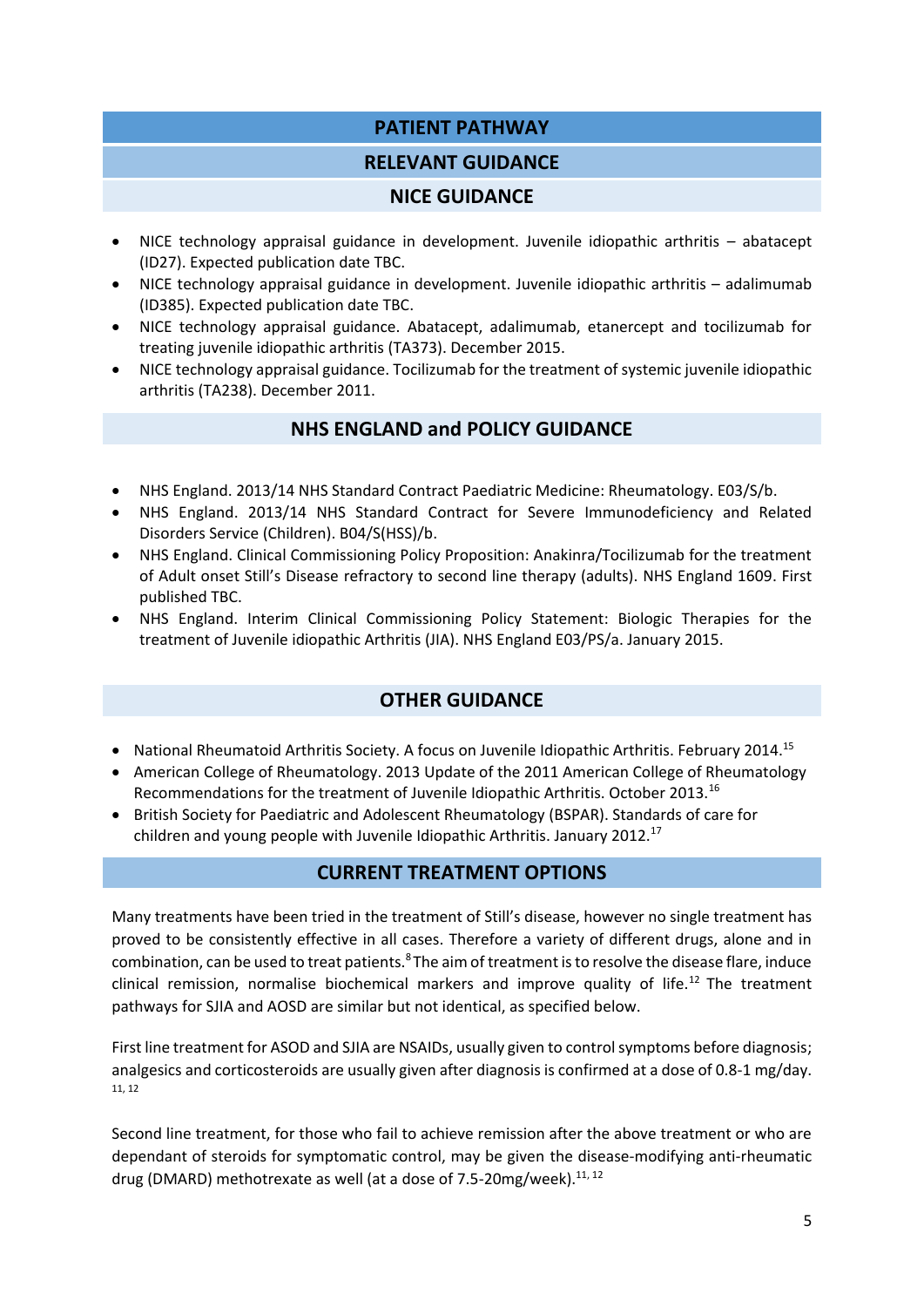Third line treatment, for those who do not achieve remission after NSAIDs, corticosteroids and methotrexate includes the use of biological therapies. Anakinra (a IL-1 inhibitor) has been considered as a follow on therapy for AOSD, although at the time of writing, according the NHS England document outlining these treatment options, the use anakinra was unlicensed for this indication.<sup>[12](#page-3-0)</sup> However a Marketing Authorisation Approval has now been granted for treatment of Still's disease by the European Medicines Agency (EMA)[.](#page-1-1) 3

Tocilizumab has also been suggested for the treatment of arthritis predominant AOSD which is refractory to methotrexate and for systemic predominant AOSD which is refractory to methotrexate and anakinra. Tocilizumab (as a monotherapy or in combination with methotrexate) is licenced for the treatment of active SJIA in patients over 2 years who have responded inadequately to NSAIDs and systemic corticosteroids but not currently in AOSD.<sup>[11,](#page-2-3) [12](#page-3-0)</sup> Canakinumab was licenced for the treatment of active still's disease including AOSD and SJIA in patients 2 years and older who have responded inadequately to NSAIDs and systemic corticosteroids.<sup>[6](#page-2-4)</sup> Etanercept, abatacept and adalimumab are not specifically licenced for use in active SJIA, but are licenced for use in other types of JIA who have not adequately responded to DMARDs.<sup>[11](#page-2-3)</sup>

## **EFFICACY and SAFETY**

| <b>Trial</b>                    | anaSTILLs,, NCT03265132, Sobi.ANAKIN-301; any age with a body weight ≥10kg;<br>Anakinra vs. placebo; phase III                                                                                                                                                                                                                                                                                                                                                                                                                                                                                                                                                                                                                                                                                                                     |
|---------------------------------|------------------------------------------------------------------------------------------------------------------------------------------------------------------------------------------------------------------------------------------------------------------------------------------------------------------------------------------------------------------------------------------------------------------------------------------------------------------------------------------------------------------------------------------------------------------------------------------------------------------------------------------------------------------------------------------------------------------------------------------------------------------------------------------------------------------------------------|
| <b>Sponsor</b>                  | Swedish Orphan Biovitrum (SOBI)                                                                                                                                                                                                                                                                                                                                                                                                                                                                                                                                                                                                                                                                                                                                                                                                    |
| <b>Status</b>                   | Ongoing - recruiting                                                                                                                                                                                                                                                                                                                                                                                                                                                                                                                                                                                                                                                                                                                                                                                                               |
| Source of<br><b>Information</b> | Trial registry <sup>2</sup>                                                                                                                                                                                                                                                                                                                                                                                                                                                                                                                                                                                                                                                                                                                                                                                                        |
| <b>Location</b>                 | <b>USA</b>                                                                                                                                                                                                                                                                                                                                                                                                                                                                                                                                                                                                                                                                                                                                                                                                                         |
| <b>Design</b>                   | Randomised, double blind, placebo-controlled                                                                                                                                                                                                                                                                                                                                                                                                                                                                                                                                                                                                                                                                                                                                                                                       |
| <b>Participants</b>             | n=81 (planned); any age (child, adult and senior); diagnosis of still's disease;<br>body weight >10kg; females; active disease.                                                                                                                                                                                                                                                                                                                                                                                                                                                                                                                                                                                                                                                                                                    |
| <b>Schedule</b>                 | Randomised to one of 2 study arms:<br>Anakinra 2mg/kg/day (max 100mg/day) or 4mg/kg/day (max<br>1.<br>200mg/day) by subcutaneous injection for 12 weeks<br>2. Placebo corresponding to volume of anakinra 2mg/kg/day or<br>4mg/kg/day by subcutaneous injection for 12 weeks                                                                                                                                                                                                                                                                                                                                                                                                                                                                                                                                                       |
| Follow-up                       | Active treatment for 12 weeks with 4 week follow up                                                                                                                                                                                                                                                                                                                                                                                                                                                                                                                                                                                                                                                                                                                                                                                |
| Primary<br><b>Outcomes</b>      | Proportion of ACR30 responders with absence of fever attributable to the<br>disease during the 7 days preceding week 2. [ Time Frame: Week 2 ]<br>ACR30 response is defined as an improvement of $\geq$ 30% from baseline in at least<br>3 of any 6 variables listed. Also no more than 1 of the 6 variables may worsen by<br>>30% from baseline. Variables include: physician global assessment of disease<br>activity - assessed on a Visual Analogue Scale (VAS) from no disease activity (0<br>mm) to very severe disease activity (100 mm), patient/parent global assessment<br>of overall well-being - assessed on a VAS from very well (0 mm) to very poor<br>(100 mm), number of joints with active arthritis, number of joints with limitation<br>of movement, assessment of physical function - Patient Reported Outcome |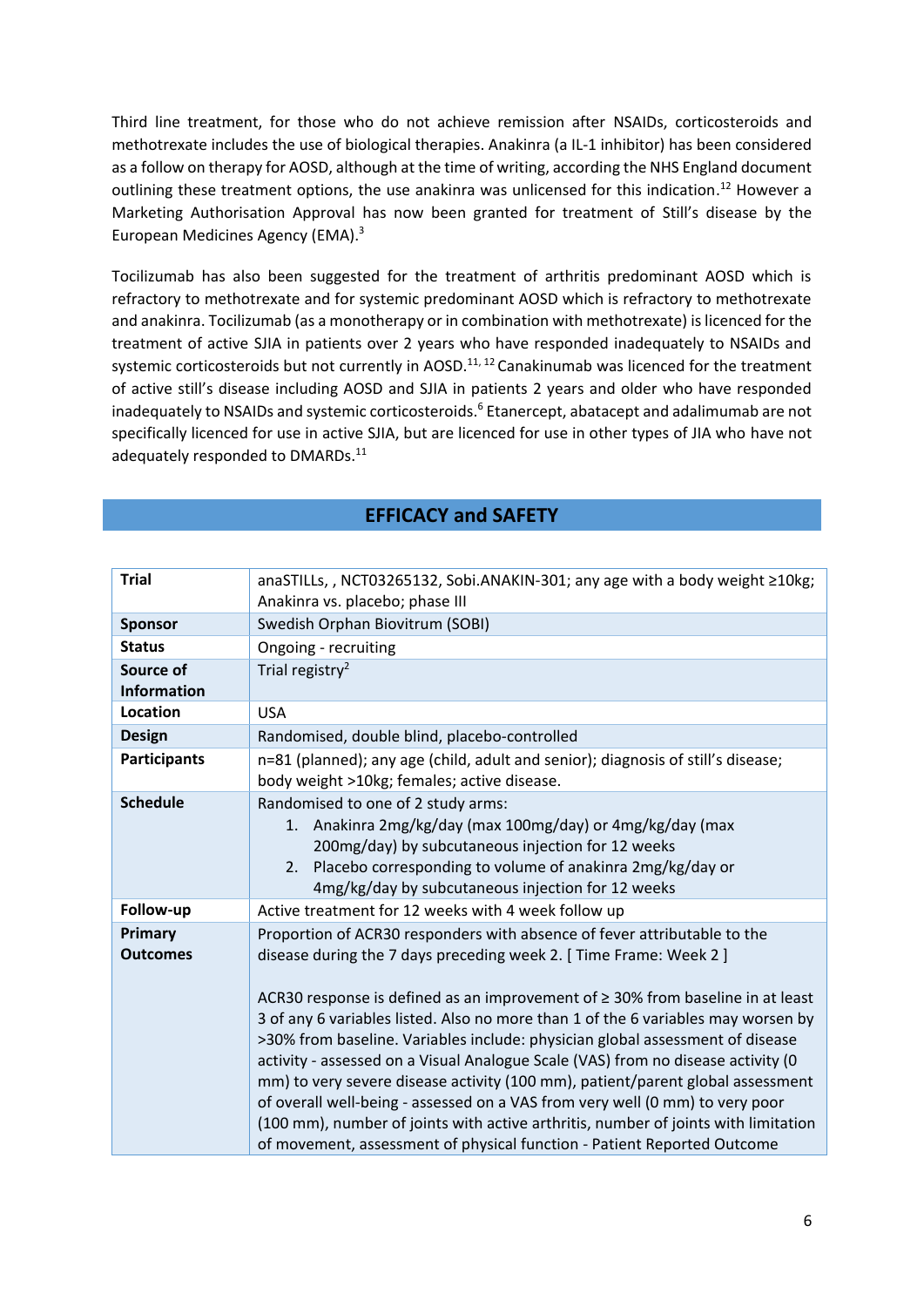|                              | instruments: Childhood Health Assessment Questionnaire (CHAQ) / Stanford                                                                                                                                                                                                                                                                                                        |  |
|------------------------------|---------------------------------------------------------------------------------------------------------------------------------------------------------------------------------------------------------------------------------------------------------------------------------------------------------------------------------------------------------------------------------|--|
|                              | Health Assessment Questionnaire (SHAQ) and C-Reactive Protein (CRP) (mg/L).                                                                                                                                                                                                                                                                                                     |  |
| Secondary<br><b>Outcomes</b> | Proportion of ACR30 responders with absence of fever during 24 hours<br>$\bullet$<br>preceding Week 1 [Time Frame: Week 1]: ACR30 response is defined as an<br>improvement of $\geq$ 30% from baseline in at least 3 of any 6 variables listed in<br>the description of the primary outcome measure. Also no more than 1 of the<br>6 variables may worsen by >30% from baseline |  |
|                              | Proportion of ACR50 responders with absence of fever during 24 hours<br>٠<br>preceding Week 1 [Time Frame: Week 1]: ACR50 response is defined as an<br>improvement of $\geq$ 50% from baseline in at least 3 of any 6 variables listed in<br>the description of the primary outcome measure. Also no more than 1 of the<br>6 variables may worsen by >30% from baseline         |  |
|                              | Proportion of ACR70 responders with absence of fever during 24 hours<br>٠<br>preceding Week 1 [Time Frame: Week 1]: ACR70 response is defined as an<br>improvement of $\geq$ 70% from baseline in at least 3 of any 6 variables listed in<br>the description of the primary outcome measure. Also no more than 1 of the<br>6 variables may worsen by >30% from baseline         |  |
|                              | Proportion of ACR90 responders with absence of fever during 24 hours<br>preceding Week 1 [Time Frame: Week 1]: ACR90 response is defined as an<br>improvement of $\geq$ 90% from baseline in at least 3 of any 6 variables listed in<br>the description of the primary outcome measure. Also no more than 1 of the<br>6 variables may worsen by >30% from baseline              |  |
|                              | Proportion of ACR50 responders with absence of fever during 7 days<br>٠<br>preceding Week 2 [Time Frame: Week 2]                                                                                                                                                                                                                                                                |  |
|                              | Proportion of ACR70 responders with absence of fever during 7 days<br>preceding Week 2 [Time Frame: Week 2]                                                                                                                                                                                                                                                                     |  |
|                              | Proportion of ACR90 responders with absence of fever during 7 days<br>٠<br>preceding Week 2 [Time Frame: Week 2]                                                                                                                                                                                                                                                                |  |
|                              | Proportion of responders in Physician global assessment of disease activity.<br>$\bullet$<br>[Time Frame: Day 1, Week 1 and Week 2]: response is defined as an<br>improvement of $\geq$ 30%, 50%, 70% and 90% from baseline                                                                                                                                                     |  |
|                              | Proportion of responders in Patient/parent global assessment of overall<br>well-being. [Time Frame: Day 1, Week 1 and Week 2]: response is defined as<br>an improvement of $\geq$ 30%, 50%, 70% and 90% from baseline                                                                                                                                                           |  |
|                              | Proportion of responders in number of joints with active arthritis. [Time<br>٠<br>Frame: Day 1, Week 1 and Week 2]: response is defined as an improvement<br>of $\geq$ 30%, 50%, 70% and 90% from baseline.                                                                                                                                                                     |  |
|                              | Proportion of responders in number of joints with limitation of movement.<br>٠<br>[Time Frame: Day 1, Week 1 and Week 2]: response is defined as an<br>improvement of ≥ 30%, 50%, 70% and 90% from baseline                                                                                                                                                                     |  |
|                              | Proportion of responders in assessment of physical function (CHAQ/SHAQ).<br>٠<br>[Time Frame: Day 1, Week 1 and Week 2]: response is defined as an<br>improvement of $\geq$ 30%, 50%, 70% and 90% from baseline.                                                                                                                                                                |  |
|                              | Proportion of responders in CRP (mg/L). [Time Frame: Day 1, Week 1 and<br>Week 2]: response is defined as an improvement of ≥ 30%, 50%, 70% and<br>90% from baseline                                                                                                                                                                                                            |  |
|                              | Proportion of patients with absence of fever during the 7 days preceding<br>Week 2.                                                                                                                                                                                                                                                                                             |  |
|                              | Proportion of patients with absence of fever during the 24 hours preceding<br>٠<br>week 1                                                                                                                                                                                                                                                                                       |  |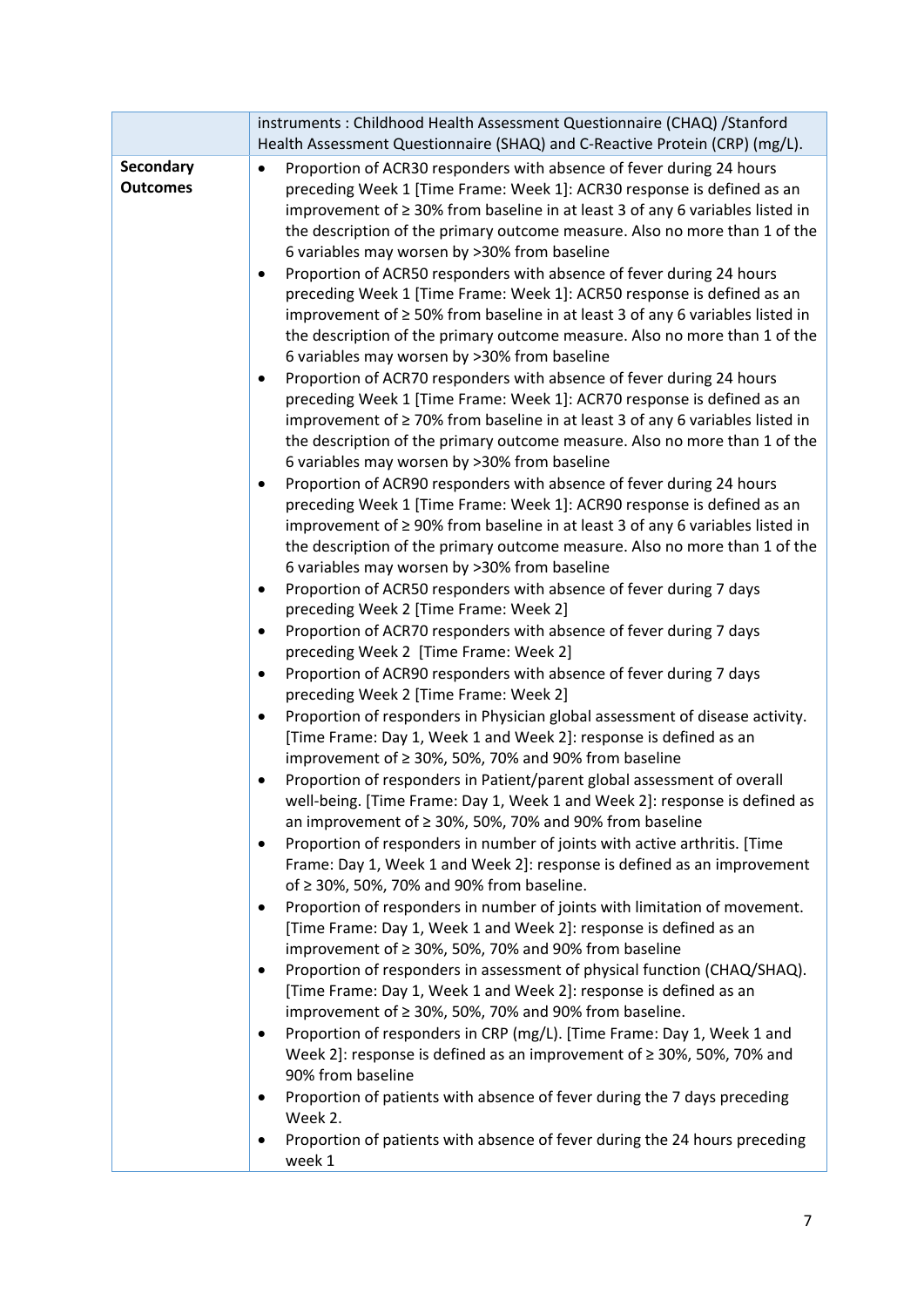| Change from baseline in Physician global assessment of disease activity at<br>$\bullet$<br>Week 1                                      |
|----------------------------------------------------------------------------------------------------------------------------------------|
| Change from baseline in patient/parent global assessment of overall well-<br>$\bullet$                                                 |
| being at Week 1                                                                                                                        |
| Change from baseline in CRP. [Time Frame: Day 1 to Week 1]<br>٠                                                                        |
| Proportion of patients with sustained ACR30, ACR50, ACR70 and ACR90<br>٠<br>response. [Time Frame: Week 2, Week 4, Week 8 and Week 12] |
| Proportion of patients with sustained ACR30, ACR50, ACR70 and ACR90<br>$\bullet$                                                       |
| response in relation to glucocorticoid tapering. [Time Frame: Week 2, Week<br>4, Week 8 and Week 12]                                   |
| Proportion of patients with ACR30, ACR50, ACR70 and ACR90 response.<br>٠<br>[Time Frame: Week 4, Week 8 and Week 12]                   |
| Proportion of patients with absence of rash. [Time Frame: Week 1, Week 2,<br>$\bullet$                                                 |
| Week 4, Week 8 and Week 12]                                                                                                            |
| Change from baseline in CRP. [Time Frame: Day 1, Week 1, Week 2, Week 4,<br>$\bullet$<br>Week 8 and Week 12]                           |
| Change from baseline in Hemoglobin (Hb). [Time Frame: Day 1, Week 1,<br>$\bullet$<br>Week 2, Week 4, Week 8 and Week 12]               |
| Change from baseline in platelet count. [Time Frame: Day 1, Week 1, Week<br>$\bullet$<br>2, Week 4, Week 8 and Week 12]                |
| Change from baseline in ferritin. [Time Frame: Day 1, Week 1, Week 2, Week<br>$\bullet$                                                |
| 4, Week 8 and Week 12]                                                                                                                 |
| Change from baseline in patient/parent global assessment of disease related<br>$\bullet$                                               |
| pain. [Time Frame: Day 1, Week 1, Week 2, Week 4, Week 8 and Week 12]                                                                  |
| Time to early termination (withdrawal due to any reason). [Time Frame:<br>$\bullet$<br>From Day 1 to Week 12]                          |
| Time to early termination due to lack of efficacy or progressive disease.<br>٠                                                         |
| [Time Frame: From Day 1 to Week 12]                                                                                                    |
| Proportion of patients who have initiated tapering of glucocorticoids. [ Time<br>$\bullet$                                             |
| Frame: From Week 2 to Week12 ]                                                                                                         |
| Proportion of patients that have decreased the glucocorticoid dose with at<br>٠                                                        |
| least 50% from baseline. [Time Frame: From Week 2 to Week 12]                                                                          |
| Percentage decrease of the glucocorticoid dose from baseline [Time Frame:<br>From Day 1 to Week 12]                                    |
| Proportion of patients with at least one adverse event. [Time Frame: From<br>٠                                                         |
| Day 1 to Week 16]                                                                                                                      |
| Proportion of patients with at least one serious adverse event including<br>٠                                                          |
| death [Time Frame: from Informed consent to Week 16]                                                                                   |
| Proportion of patients with Macrophage Activation Syndrome (MAS) [Time<br>$\bullet$<br>Frame: from Day 1 to Week 16]                   |
| Proportion of patients with antidrug antibodies (ADA) against anakinra<br>$\bullet$                                                    |
| [Time Frame: Week 1, Week 2, Week 4, Week 8 and Week 12]                                                                               |
| Proportion of patients with neutralizing antibodies [Time Frame: Week 1,<br>$\bullet$<br>Week 2, Week 4, Week 8 and Week 12]           |
| Anakinra serum pre-dose concentrations [Time Frame: Week 1, Week 2,<br>$\bullet$                                                       |
| Week 4, Week 8 and Week 12]                                                                                                            |
| Anakinra serum pharmacokinetic parameters, Cmax, tmax, AUClast, AUC0-<br>$\bullet$<br>24h, Vd/F, t½, CL/F [Time Frame: Week 12]        |
| Number of days off school or work due to Still's disease [Time Frame: Week                                                             |
| 1, Week 2, Week 4, Week 8 and Week 12]                                                                                                 |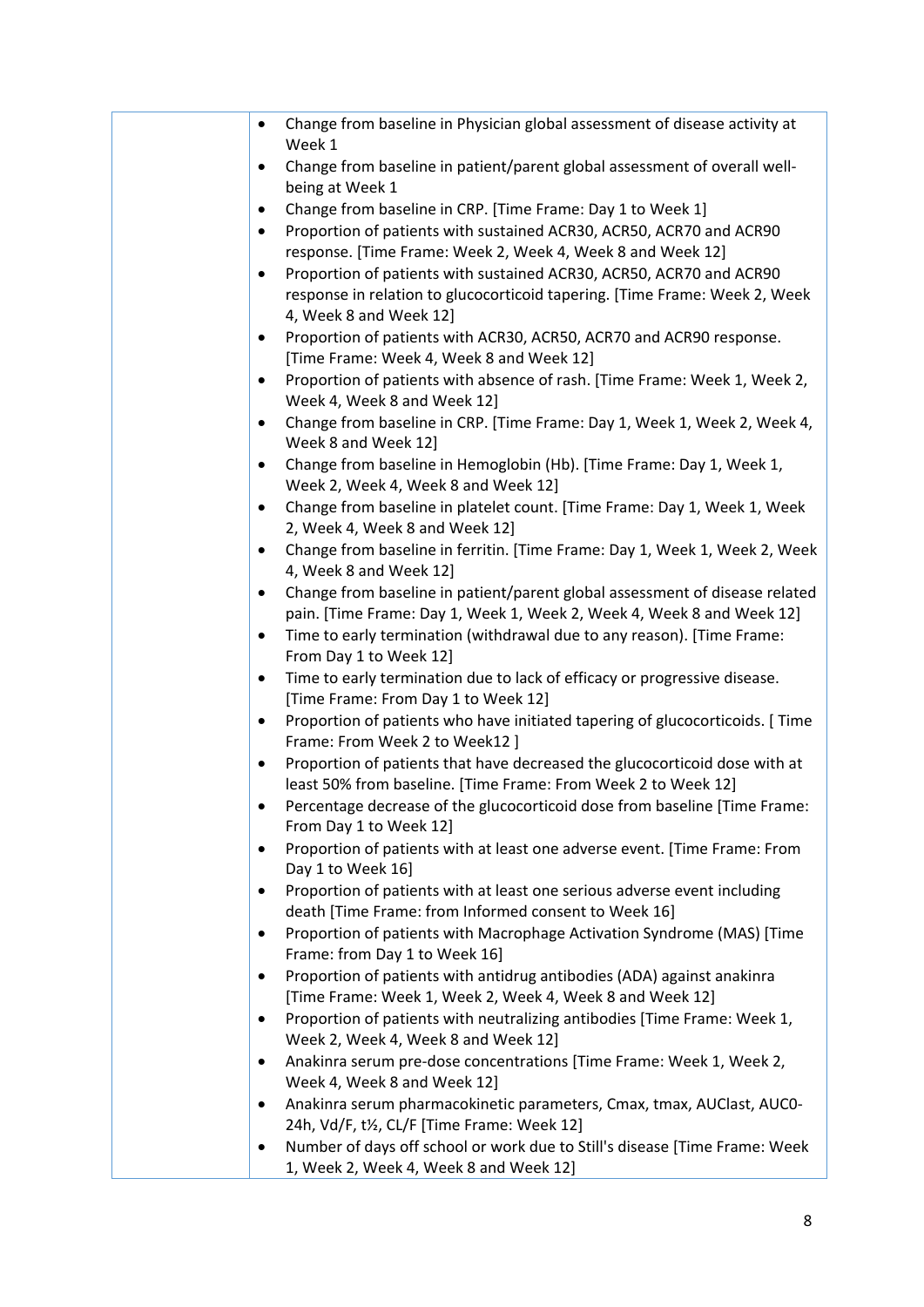|                                   | Proportion of patients with inactive disease [Time Frame: Week 12]<br>$\bullet$<br>Change from baseline in JADAS27 [Time Frame: Week 2 and Week 12]<br>٠<br>Change from baseline in IL-6. [Time Frame: Day 1, Week 1, Week 2, Week<br>12]<br>Change from baseline in IL-18. [Time Frame: Day 1, Week 1, Week 2, Week<br>$\bullet$<br>12]<br>Change from baseline in serum calprotectin [Time Frame: Day 1, Week 1,<br>$\bullet$<br>Week 2 and Week 12]<br>Change from baseline in neopterin [Time Frame: Day 1, Week 1, Week 2 and<br>$\bullet$<br>Week 12 |
|-----------------------------------|------------------------------------------------------------------------------------------------------------------------------------------------------------------------------------------------------------------------------------------------------------------------------------------------------------------------------------------------------------------------------------------------------------------------------------------------------------------------------------------------------------------------------------------------------------|
| <b>Key Results</b>                |                                                                                                                                                                                                                                                                                                                                                                                                                                                                                                                                                            |
| <b>Adverse effects</b><br>(AEs)   |                                                                                                                                                                                                                                                                                                                                                                                                                                                                                                                                                            |
| <b>Expected</b><br>reporting date | Study completion date reported as December 2019                                                                                                                                                                                                                                                                                                                                                                                                                                                                                                            |

## **ESTIMATED COST and IMPACT**

# **COST**

Anakinra is already marketed in the UK for the treatment of rheumatoid arthritis (in combination with methotrexate) which has not responded to methotrexate alone; the NHS indicative price for 28 prefilled disposable 100mg/0.67ml solution injections is £734.<sup>18</sup>

# **IMPACT – SPECULATIVE**

## **IMPACT ON PATIENTS AND CARERS**

- ☐ Reduced mortality/increased length of survival
- $\boxtimes$  Reduced symptoms or disability
- ☒ Other: *specify, wider societal benefits (e.g. earlier return to normal activities, including employment)*
- □ No impact identified

## **IMPACT ON HEALTH and SOCIAL CARE SERVICES**

- ☐ Increased use of existing services ☐ Decreased use of existing services
- ☐ Re-organisation of existing services ☐ Need for new services
- 

- 
- $\Box$  Other  $\Box$  Other  $\Box$  None identified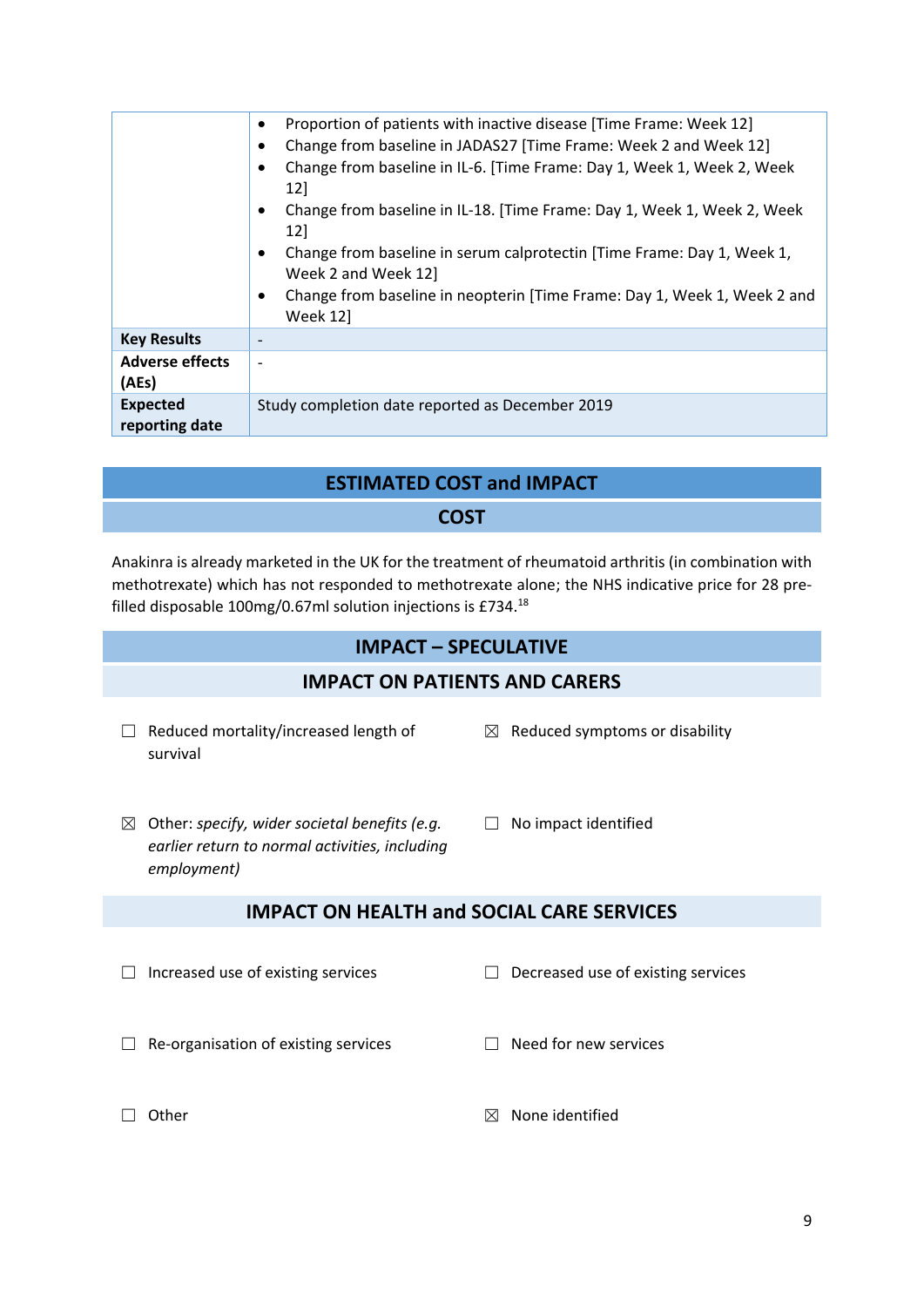## **IMPACT ON COSTS and OTHER RESOURCE USE**

| Increased drug treatment costs                                                                                                                                                                                                                                                                                                                                                                                                                                                                                                                                                                                                                                                                                                                                                                                                                                                  | Reduced drug treatment costs                         |  |  |  |  |
|---------------------------------------------------------------------------------------------------------------------------------------------------------------------------------------------------------------------------------------------------------------------------------------------------------------------------------------------------------------------------------------------------------------------------------------------------------------------------------------------------------------------------------------------------------------------------------------------------------------------------------------------------------------------------------------------------------------------------------------------------------------------------------------------------------------------------------------------------------------------------------|------------------------------------------------------|--|--|--|--|
| Other increase in costs: additional staff<br>training required, additional costs for<br>subcutaneous administration in clinic                                                                                                                                                                                                                                                                                                                                                                                                                                                                                                                                                                                                                                                                                                                                                   | Other reduction in costs                             |  |  |  |  |
| Other                                                                                                                                                                                                                                                                                                                                                                                                                                                                                                                                                                                                                                                                                                                                                                                                                                                                           | None identified<br>$\boxtimes$                       |  |  |  |  |
| <b>OTHER ISSUES</b>                                                                                                                                                                                                                                                                                                                                                                                                                                                                                                                                                                                                                                                                                                                                                                                                                                                             |                                                      |  |  |  |  |
| Clinical uncertainty or other research<br>question identified                                                                                                                                                                                                                                                                                                                                                                                                                                                                                                                                                                                                                                                                                                                                                                                                                   | None identified<br>$\bowtie$                         |  |  |  |  |
| <b>REFERENCES</b>                                                                                                                                                                                                                                                                                                                                                                                                                                                                                                                                                                                                                                                                                                                                                                                                                                                               |                                                      |  |  |  |  |
| <sup>1</sup> Electronic Medicines Compendium. Kineret 100 mg solution for injection in a pre-filled syringe. Available from:<br>https://www.medicines.org.uk/emc/product/559#UNDESIRABLE_EFFECTS [Accessed 3 April 2018]<br><sup>2</sup> ClinicalTrials.gov. A Study to Evaluate Efficacy and Safety of Anakinra in the Treatment of Still's Disease (SJIA<br>and AOSD) (anaSTILLs). Available from: https://clinicaltrials.gov/ct2/show/NCT03265132 [Accessed 3 April<br>2018]. Last Updated 6 October 2017]<br>3<br>European<br>Medicines<br>Agency.<br>http://www.ema.europa.eu/ema/index.jsp?curl=pages/medicines/human/medicines/000363/smops/Positive/<br>human_smop_001257.jsp∣=WC0b01ac058001d127 [Accessed 3 April 2018]<br><sup>4</sup> ClinicalTrials.gov. A Study to Evaluate Efficacy and Safety of Anakinra in the Treatment of Acute Gouty Arthritis<br>(anaGO). | Available<br>from:<br>Kineret.<br>Available<br>from: |  |  |  |  |
| https://clinicaltrials.gov/ct2/show/NCT03002974?recrs=abdf&intr=Anakinra&phase=12&rank=13 [Accessed 3<br>April 2018]. Last Updated 8 August 2017<br><sup>5</sup> Jamilloux Y, Gerfaud-Valentin M, Henry T and Sever P. Treatment of adult-onset Still's disease: a review.<br>Therapeutics and Clinical Risk Management. 2015; 11: 33-43. doi: 10.2147/TCRM.S64951<br>6<br><b>Medicines</b><br>European<br>Agency.<br>http://www.ema.europa.eu/ema/index.jsp?curl=pages/medicines/human/medicines/001109/human med 00<br>0826.jsp∣=WC0b01ac058001d124 [Accessed 4 April 2018]<br><sup>7</sup> Food and Drug Administration. Search Orphan Drug Designations and Approvals: interleukin-1 receptor                                                                                                                                                                               | Ilaris.<br>Available<br>from:                        |  |  |  |  |

<https://www.accessdata.fda.gov/scripts/opdlisting/oopd/detailedIndex.cfm?cfgridkey=488715> [Accessed 3 April 2018]

<sup>8</sup> National Organisation for Rare Disorders. *Adult Onset Still's Disease*. Available from: <https://rarediseases.org/rare-diseases/adult-onset-stills-disease/> [Accessed 3 April 2018]

<sup>9</sup> Orphanet*. Adult-onset Still disease*. Available from: http://www.orpha.net/consor/cgibin/Disease\_Search.php?lng=EN&data\_id=5525&Disease\_Disease\_Search\_diseaseGroup=still-s-

disease&Disease\_Disease\_Search\_diseaseType=Pat&Disease(s)/group of diseases=Adult-onset-Stilldisease&title=Adult-onset-Still-disease&search=Disease\_Search\_Simple [Accessed 3 April 2018]

<sup>10</sup> Orphanet. Systemic-onset juvenile Idiopathic arthritis. Available from: http://www.orpha.net/consor/cgibin/Disease Search.php?lng=EN&data\_id=11711&Disease\_Disease\_Search\_diseaseGroup=systemic-juvenileidiopathic-arthritis-&Disease\_Disease\_Search\_diseaseType=Pat&Disease(s)/group of diseases=Systemic-onset